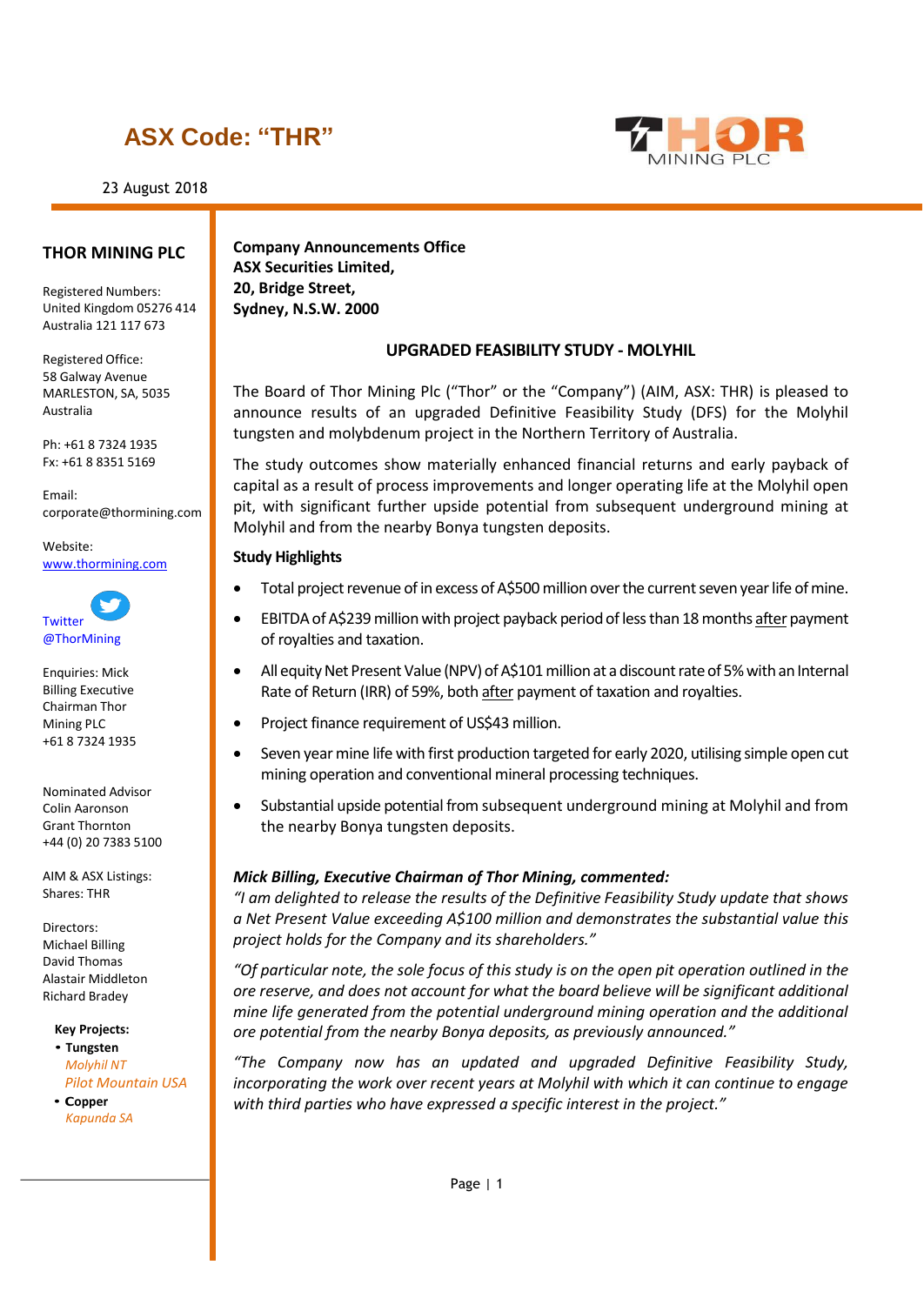*"Molyhil is 100% owned by Thor Mining and is construction ready subject to submission of an acceptable Mining Management Plan and finalisation of project level mine construction financing. Upon finalisation of project level financing, (which the Company hopes to conclude in the next few months), the construction phase for Molyhil is estimated at 12 months."*

## **Molyhil Definitive Feasibility Study**

Following the publication in January 2018 of an updated Open Cut Ore Reserve Statement for Molyhil, Thor has completed the necessary mining and production schedules and capital and operating cost estimates, and incorporated these results into the feasibility model, along with previously published parameters (refer attachment "A"), to produce an optimised and positive feasibility study outcome with a mining and processing operation over a seven year life.

A full copy of the DFS shall be available on the Thor Mining website within one week of this announcement.

The results of the study show:

- EBITDA returns totalling A\$239 million along with post tax project payback period inside 18 months from first production, accelerated by very high tungsten grades in the first 2 years of open cut mining (Figure 1).
- All equity Net Present Value (NPV) of A\$101 million at a discount rate of 5% (A\$79million @ 10%) after tax and royalty payments.
- All equity Internal Rate of Return (IRR) of 59% after tax and royalty payments.
- Production cost of US\$90/mtu concentrate (after deduction of molybdenum bi-product credits), ensuring Molyhil will be a very low cost tungsten producer.
- Mine life of seven years, derived from the updated open cut ore reserve statement published in January 2018.
- A project finance requirement of US\$43 million comprising total capital expense of A\$69 million (US\$51 million), offset by approximately A\$11 million for mining and power generation equipment and camp facilities, which are suitable for capital finance. Discussions with providers of this style of finance are at an early stage.



*Figure 1: Molyhil Annual Revenue & Expenditure*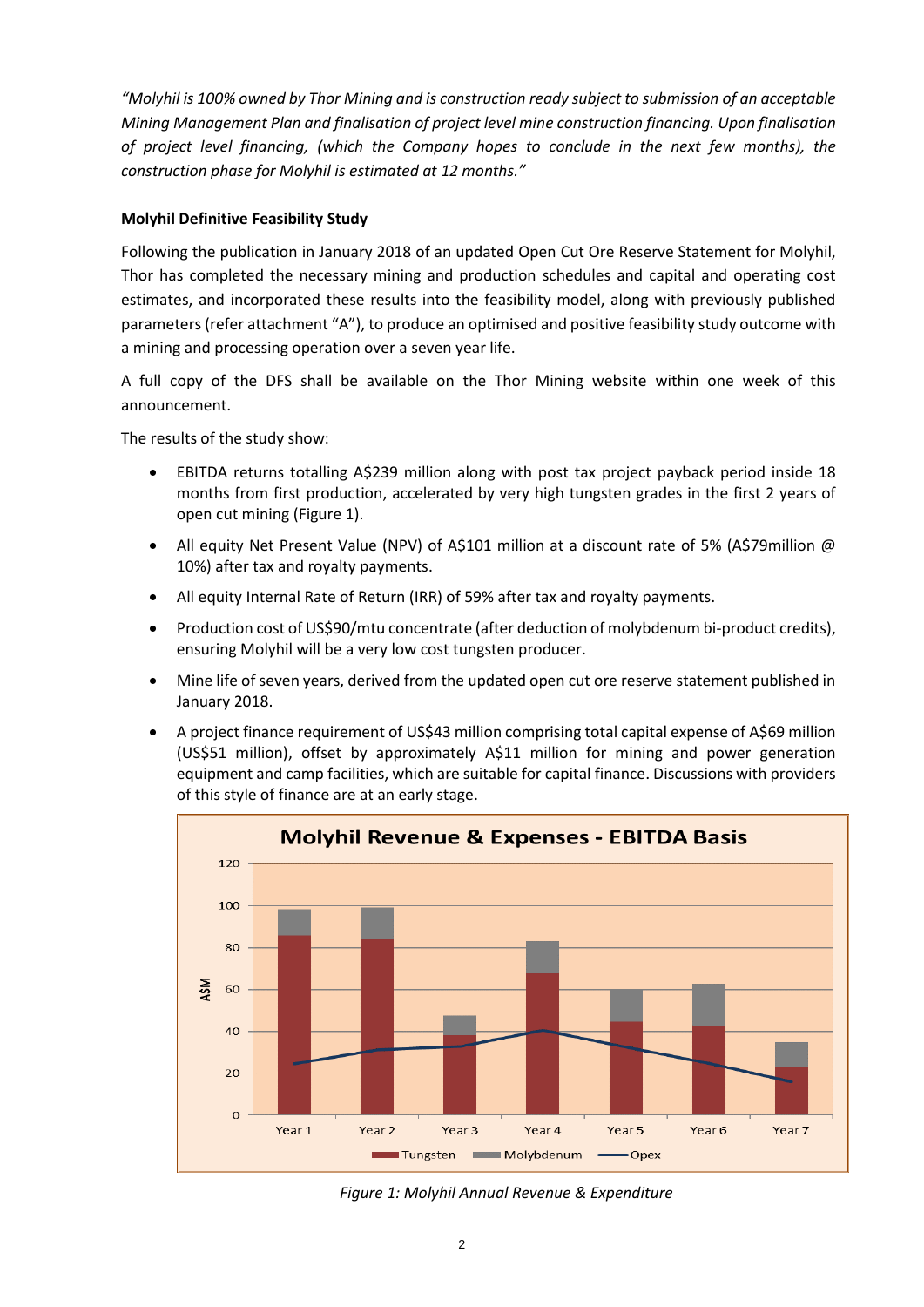The feasibility study has been prepared by Thor Mining PLC using data and information supplied by third party consultants and suppliers for key components, including:

| <b>Resource Estimates</b>               | <b>RPM Global</b>                                        |
|-----------------------------------------|----------------------------------------------------------|
| Open Cut Ore Reserve Statement          | <b>AVCS Pty Ltd</b>                                      |
| Mine Planning                           | <b>AVCS Pty Ltd</b>                                      |
| <b>Capital Costs</b>                    | Rosetta Stone Ops                                        |
| <b>Operating Parameters &amp; Costs</b> | Various Suppliers, Thor                                  |
| Metallurgical Processes & Outcomes      | <b>KYSPY Investments Pty Ltd</b>                         |
| <b>Environmental Studies</b>            | Keith Lindbeck & Associates                              |
| Economic Model                          | Mazars Global Infrastructure Finance (Australia) Pty Ltd |

The feasibility study uses the results and new input parameters generated by these additional and comprehensive workstreams conducted over the last 6 months.

While most of the consultants involved can be considered as independent, a portion of the Report, including the economic analysis, has been authored by the Company. The work as a whole is not considered independent.

|                           |       | Total  | Yr1   | Yr2   | Yr3   | Yr 4  | Yr 5  | Yr $6$ | $Yr$ 7                   | Yr8  |
|---------------------------|-------|--------|-------|-------|-------|-------|-------|--------|--------------------------|------|
| <b>Mining</b>             |       |        |       |       |       |       |       |        |                          |      |
| Ore Mined                 | '000t | 3,543  | 488   | 499   | 315   | 982   | 566   | 692    |                          |      |
| Waste Mined               | 000t  | 27,053 | 3,542 | 3,898 | 7,734 | 6,528 | 4,330 | 1,021  | $\overline{\phantom{a}}$ |      |
| Processing                |       |        |       |       |       |       |       |        |                          |      |
| Ore Crushed &<br>Sorted   | '000t | 3,543  | 358   | 531   | 377   | 531   | 531   | 531    | 531                      | 153  |
| Ore treated               | '000t | 2,152  | 256   | 350   | 225   | 329   | 314   | 313    | 283                      | 82   |
| Feed Grade $WO3$          | %     | 0.29   | 0.68  | 0.42  | 0.25  | 0.29  | 0.22  | 0.21   | 0.12                     | 0.12 |
| Feed Grade Mo             | %     | 0.12   | 0.15  | 0.12  | 0.11  | 0.12  | 0.12  | 0.16   | 0.09                     | 0.09 |
| WO <sub>3</sub> Recovered | t     | 8,583  | 2,043 | 1,857 | 786   | 1,299 | 988   | 943    | 517                      | 149  |
| Mo Recovered              | t     | 3,133  | 382   | 462   | 292   | 476   | 461   | 613    | 347                      | 100  |

## **Table A: Key Production Metrics**

## **Cautionary Statement:**

The Ore Reserve estimate does include minor quantities of Inferred Resources and unclassified mineralisation that have resulted from the formation of an SMU and/or inclusion of edge dilution across the Indicated Resource block boundary. This additional material is  $\sim$  4% of the estimated reserve mass. There is a low level of geological confidence associated with inferred mineral resources and there is no certainty that further exploration work will result in the determination of indicated mineral resources or that the production target itself will be realised.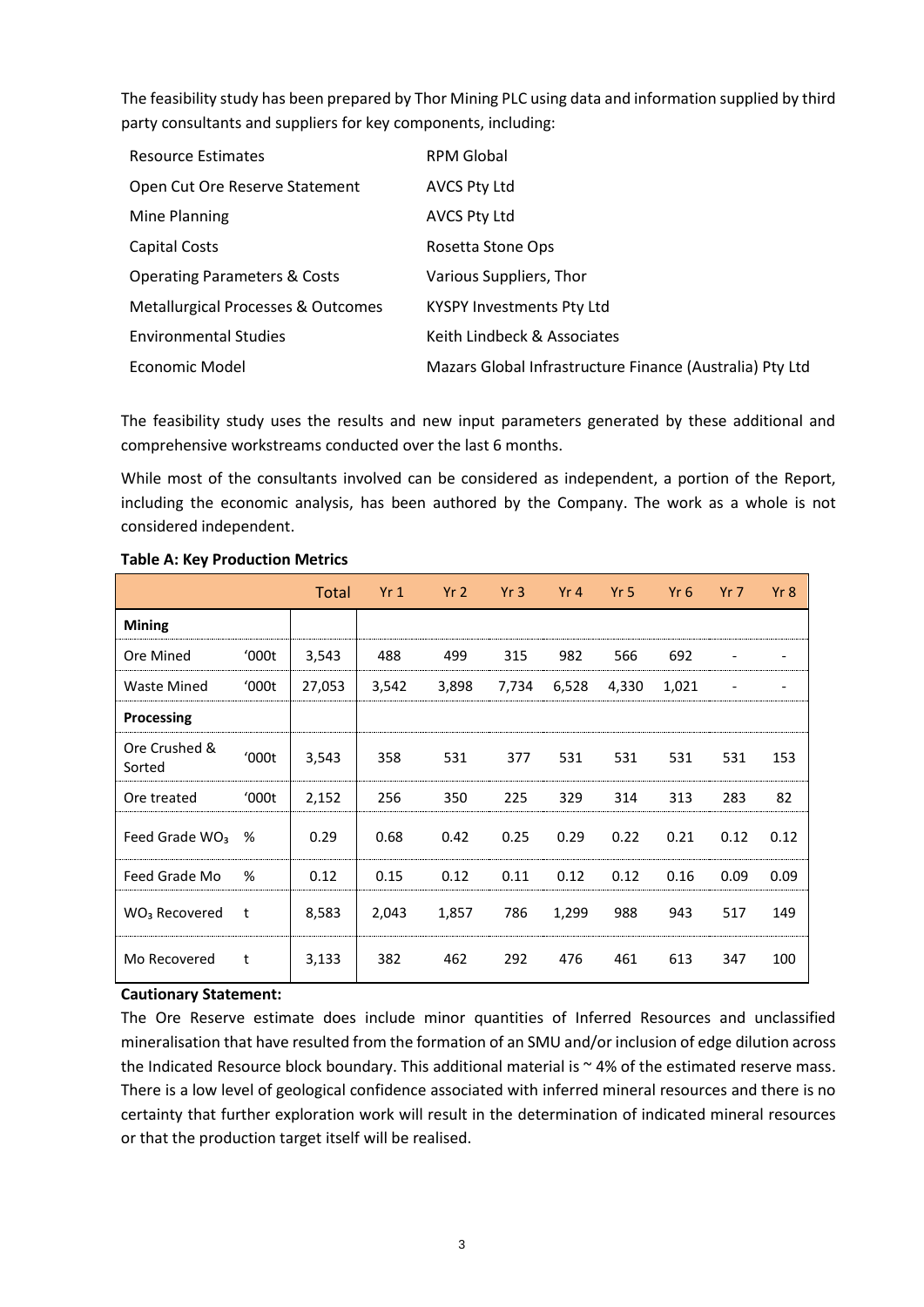## **Commodity Outlook**

**Tungsten** (chemical symbol W) is a vital mineral with multiple applications & few substitutes and is considered a strategic commodity in the USA, China & the European Union. It is used in manufacture of hard metals, steels, alloys and mill products.

In February 2018 the United States Department of the Interior confirmed that tungsten remains on the Federal Register of commodities classified as critical by the Unites States Government.

The outstanding & unique physical properties of tungsten (melting point/hardness/tensile strength) and lack of substitutes, makes tungsten critical in industrial, oil & gas, mining and agricultural applications.

Tungsten is typically priced according to metric tonne units (mtu) of APT, where one mtu is equal to 10 kg of WO<sub>3</sub>. APT and concentrate prices are mainly based on quotations published twice weekly by London's Metal Bulletin, Argus Metals and other trade journals (ITIA).

**Molybdenum** (chemical symbol Mo) is a key component of many of the higher quality stainless steels, along with nickel, and can be substituted for portion of the nickel component when nickel prices are elevated. In consequence, when nickel prices climb, often molybdenum pricing will follow.

Much of global molybdenum supply is as co-product from a number of large porphyry copper mining operations. Supply, therefore, can be somewhat non-elastic with over-supply in times where demand is weak, and conversely under-supply when demand is high.



*Figure 2: Tungsten & molybdenum Pricing History (Argus Metals)*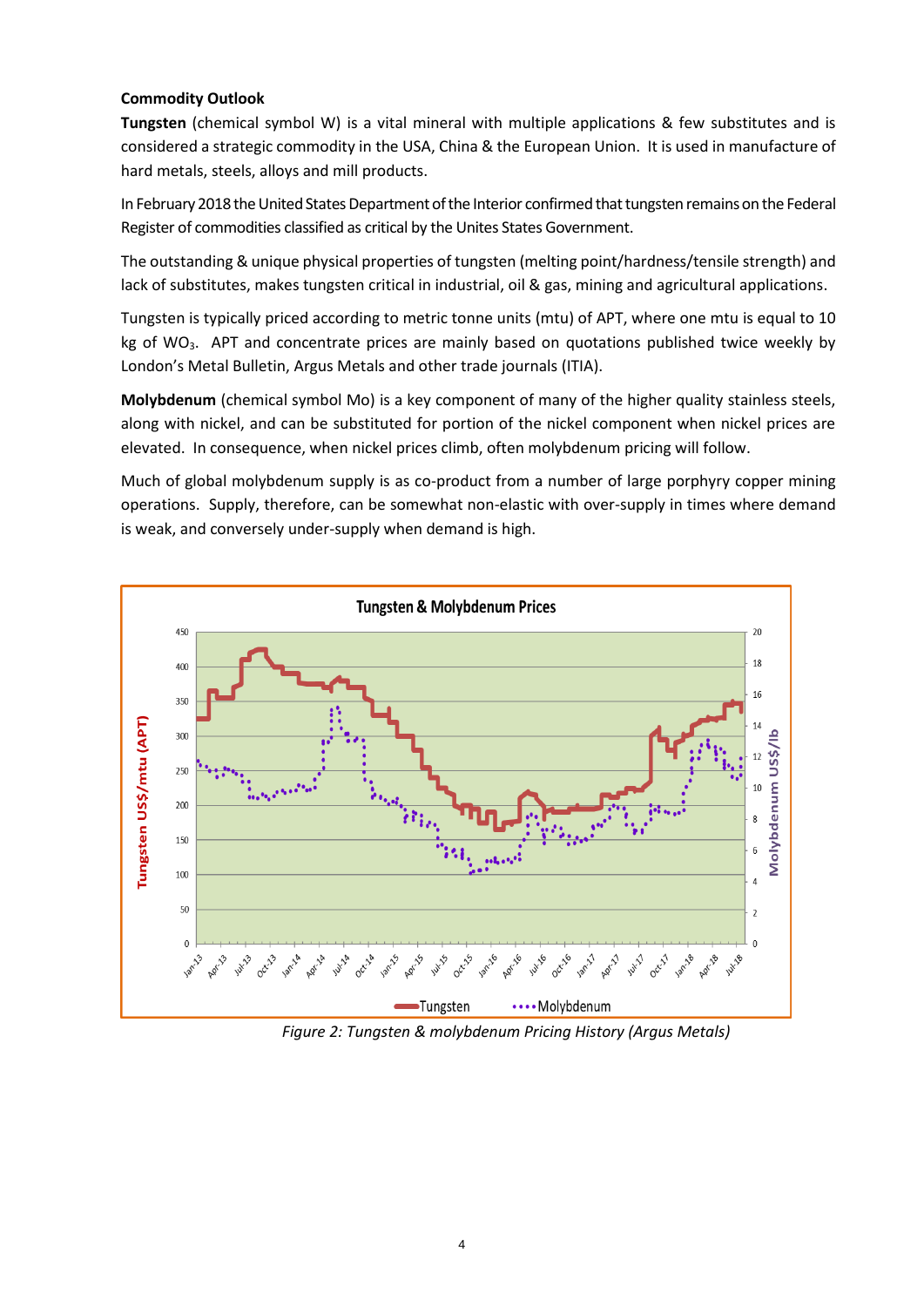#### **Forecast Commodity Pricing**

## **CHART 20: FORECAST EUROPEAN APT PRICES**



SOURCE: Northland Capital Partners estimates - 2017-2023 and Metal Bulletin 2017 - 1989-2016

#### *Figure 3: Tungsten Pricing Forecast - Northland Capital Partners*

APT tungsten price forecast used is the low end forecast by Northland Capital Partners Limited between 2019 and 2023 base case (Scenario 1), after which the Company has used an arithmetic average of the period from 2019 to 2023.

Expected future pricing for molybdenum is forecast to be in the US\$10 to US\$15 range, with occasional incursions either side.

|                           | Unit    | 2019 | 2020                | 2021 | 2022 2023   |     | 2024 | - 2025      | 2026  |
|---------------------------|---------|------|---------------------|------|-------------|-----|------|-------------|-------|
| Tungsten APT US\$/mtu 347 |         |      | 371                 | 394  | 419         | 445 | 395  | 395         | 395   |
| Molybdenum                | US\$/lb |      | 12.50  12.50  12.50 |      | 12.50 12.50 |     |      | 12.50 12.50 | 12.50 |

#### **Table** B**: Tungsten and Molybdenum pricing forecast.**

#### **Mining**

Mining is planned using conventional open cut mining methods; contract drill & blast, followed by owner operated excavation and haulage.

An average pit slope of 48˚ currently provides for a waste to ore ratio of 7.6:1. There may be an opportunity to improve this ratio during operations and via targeted geo-technical drilling. Additionally, prior to the third (final) pit cutback, the Company will assess the potential to bring forward the timing of underground mining, to reduce significantly the amount of waste removed (approximately 55% of total waste compared with 38% of payable ore), also reducing the footprint of the waste storage dump.

The Mineral Resource estimate extends below the level of the open cut ore reserve used in this study, with portion of that estimate identified as potentially economic for subsequent underground mining. If feasible, this would extend the operational life further, with studies for this purpose to be conducted during the open cut phase.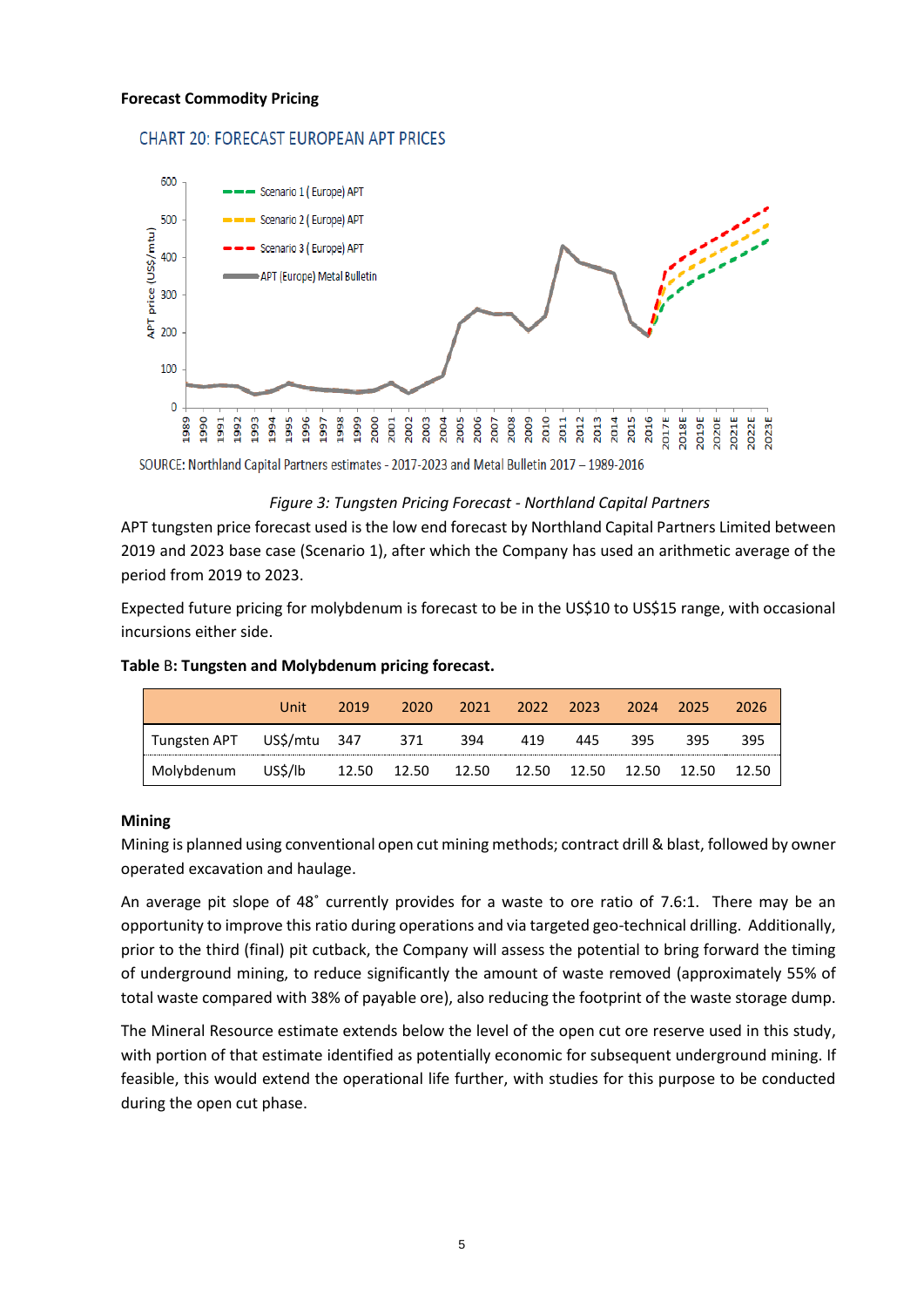## **Processing**

Mineral processing involves:

- Two stage crushing to -55mm:
- X-Ray (XRT) ore sorting at two sizes, initially set at -55mm to +25mm, and -25mm to +10mm
- Tertiary crushing
- Two stage grinding using a rod mill, followed by a ball mill
- Four stage flotation circuit
	- » Molybdenum flotation, to recover saleable molybdenum
	- » Sulphide flotation, to remove minerals which would otherwise interfere with scheelite flotation,
	- » Calcite flotation, to remove minerals which would otherwise interfere with scheelite flotation
	- » Scheelite flotation, to recover 85% of this tungsten bearing mineral
- Magnetic separation as a final dressing stage for the scheelite concentrate.

## **Project Infrastructure**

Molyhil is located 220 kilometres north-east of Alice Springs in Australia's Northern Territory. Access is via the Plenty Highway a partially sealed road off the Stuart Highway which connects Alice Springs and Darwin.

The project will operate as a fly-in fly-out operation with provision for camp and electricity generation facilities provided in the cost estimates.

The project has ample water from underground aquifers nearby.



Figure 3: Molyhil Location

## **Project Permitting**

The Company has received environmental approval to proceed with the development from the Northern Territory EPA, and has agreement with traditional owners for the development. The final permitting requirement is for the Mining Management Plan which is to be submitted along with the bond for mine closure costs upon receipt of project finance approval.

## **Next steps**

The next steps for the Molyhil project involve securing the balance of concentrate sales (off-take) agreements and finance for the project development, after which it is planned to commence detailed engineering studies, along with completion of the Mine Management Plan and onsite civil works in preparation for mine and process plant construction and development.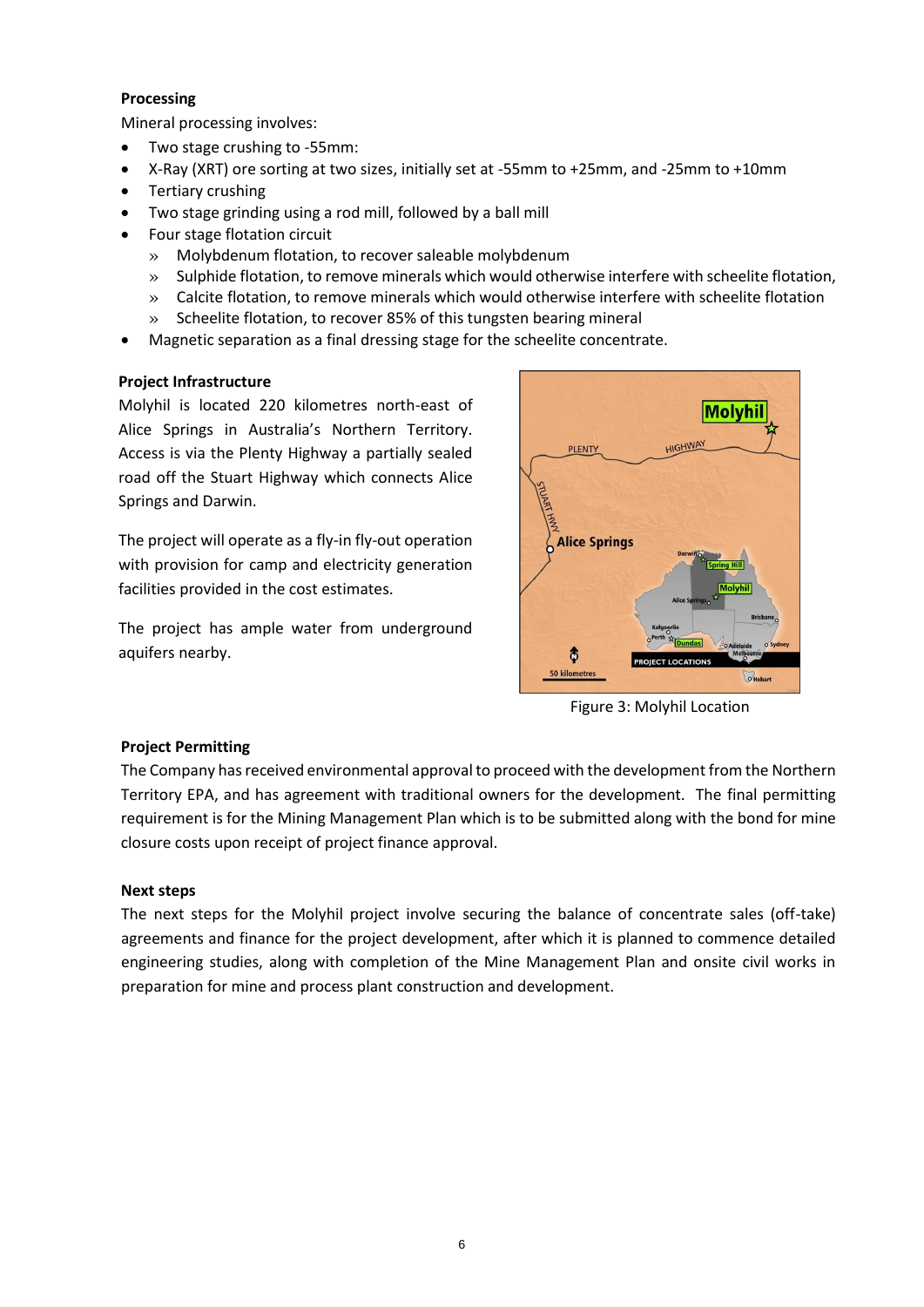## **Table C. Molyhil Key Features**

| Project NPV (@5%) post tax & royalties  | A\$101 million           | All Equity Case                              |
|-----------------------------------------|--------------------------|----------------------------------------------|
| Project IRR post tax & royalties        | 59%                      | All Equity Case                              |
| Project finance requirement             | US\$43million            |                                              |
| <b>Project Capex</b>                    | A\$69 million            |                                              |
| Break even tungsten price               | US\$230/mtu              |                                              |
| Life of Mine C1 Cash Cost               | US\$90/mtu               |                                              |
| Life of Mine EBITDA                     | A\$239 million           |                                              |
| Payback from 1 <sup>st</sup> production | $<$ 18 months            |                                              |
| Project Life                            | 7 years                  |                                              |
| Average feed grade                      | $0.29\%$ WO <sub>3</sub> | $0.48\%$ WO <sub>3</sub> after ore sorting   |
|                                         | 0.12% Mo                 | 0.20% Mo after ore sorting                   |
| <b>Operating throughput</b>             |                          |                                              |
| Crushing & Sorting                      | 531,000 tpa              |                                              |
| Milling/Flotation etc                   | 324,000 tpa              | After ore sorting                            |
| <b>Annual Production Average</b>        | 125,000 mtu *            | Approximately 1.2% of global market          |
|                                         |                          | $*$ 1mtu = 10Kg of contained WO <sub>3</sub> |

## **Project sensitivities**

The financial outcomes for Molyhil fluctuate with various input sensitivities, as follows:

|                           |        | NPV A\$M | IRR % |
|---------------------------|--------|----------|-------|
| Base Case                 |        | A\$100.8 | 58.9% |
| Revenue                   | $+10%$ | A\$122.2 | 71.3% |
|                           | $-10%$ | A\$79.3  | 46.7% |
| <b>Scheelite Recovery</b> | 75%    | A\$79.1  | 46.7% |
| <b>Operating Costs</b>    | $-10%$ | A\$110.4 | 63.4% |
|                           | $+10%$ | A\$91.29 | 54.4% |
| Discount Rate variation   | 8%     | A\$86.0  | 58.9% |
|                           | 10%    | A\$77.4  | 58.9% |

For further information, please contact:

## **THOR MINING PLC**

Mick Billing Executive Chairman +61 8 7324 1935

## **Competent Persons Statement**

The information in the feasibility study reported that relates to Technical Assessment and Valuation of Mineral Assets reflects information compiled and conclusions derived by various consulting practitioners referred to earlier in this report. This report has been reviewed by Richard Bradey who has found it to be based on and fairly reflects the information and supporting documentation prepared by the practitioners.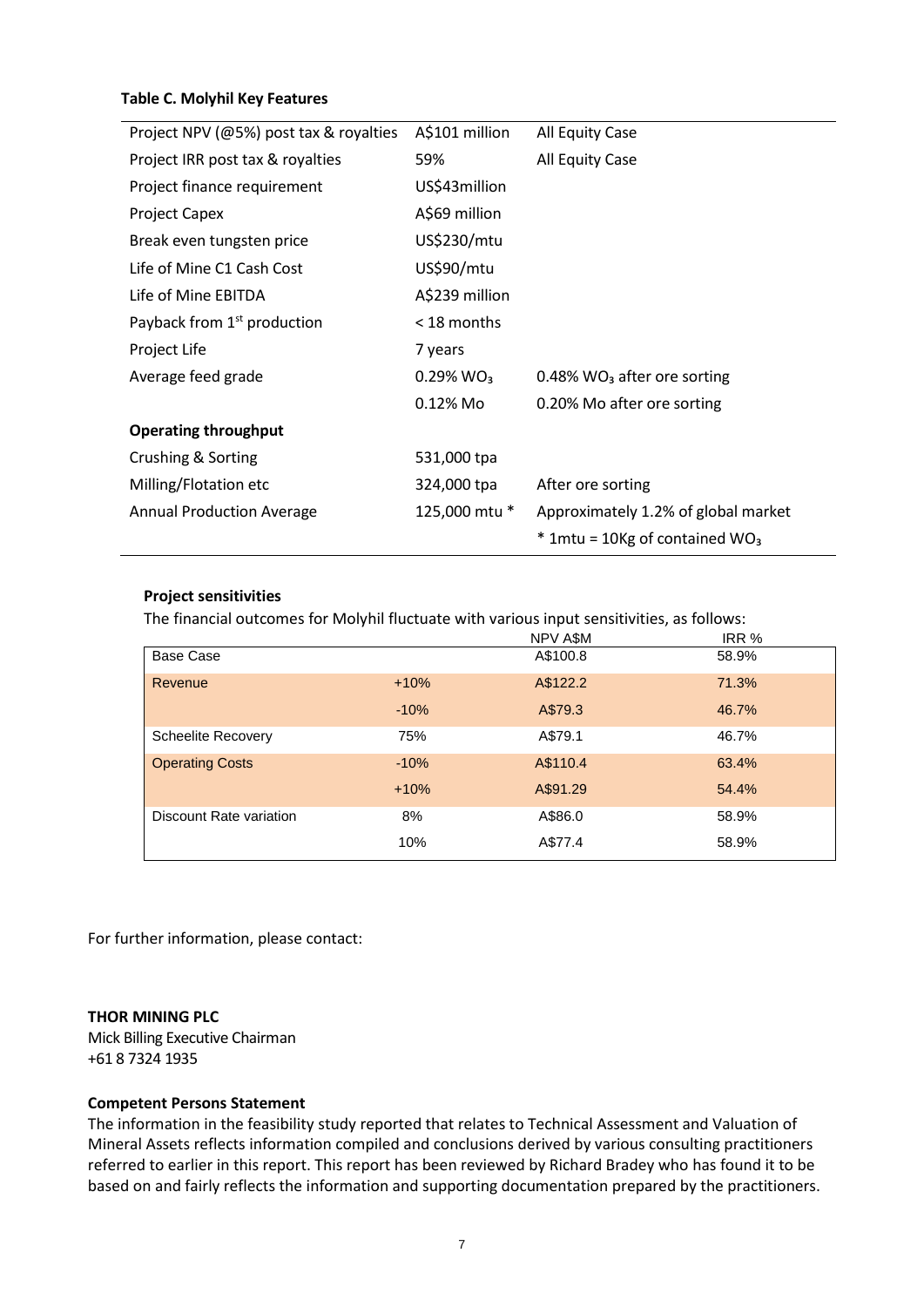Richard Bradey is a Member of The Australasian Institute of Mining and Metallurgy and is a permanent employee of Thor Mining PLC. Richard Bradey has sufficient experience relevant to the Technical Assessment and Valuation of the Mineral Assets under consideration and to the activity which he is undertaking to qualify as a Practitioner as defined in the 2015 edition of the 'Australasian Code for the Public Reporting of Technical Assessments and Valuations of Mineral Assets'. Richard Bradey consents to the inclusion in the report of the matters based on his information in the form and context in which it appears.

Updates on the Company's activities are regularly posted on Thor's website [www.thormining.com,](http://www.thormining.com/) which includes a facility to register to receive these updates by email, and on the Company's twitter page, @ThorMining.

## About Thor Mining PLC

Thor Mining PLC (AIM, ASX: THR) is a resources company quoted on the AIM Market of the London Stock *Exchange and on ASX in Australia.*

*Thor holds 100% of the advanced Molyhil tungsten project in the Northern Territory of Australia, for which an updated feasibility study in 2015¹ suggested attractive returns.*

*Thor also holds 100% of the Pilot Mountain tungsten project in Nevada USA which has a JORC 2012 Indicated and Inferred Resources Estimate² on 2 of the 4 known deposits. The US Department of the Interior has confirmed that tungsten, the primary resource mineral at Pilot Mountain, has been included in the final list of Critical Minerals 2018.*

*Thor is also acquiring up to a 60% interest Australian copper development company Environmental Copper*  Recovery SA Pty Ltd, which in turn holds rights to earn up to a 75% interest in the mineral rights and claims *over the resource³ on the portion of the historic Kapunda copper mine in South Australia recoverable by way of in situ recovery.* 

*Thor has a material interestin USA Lithium Pty Limited, an Australian private company with a 100% Interest in a Lithium project in Nevada, USA.*

*Finally, Thor also holds a production royalty entitlement from the Spring Hill Gold project<sup>4</sup> of:* 

- A\$6 per ounce of gold produced from the Spring Hill tenements where the gold produced is sold for up *to A\$1,500 per ounce; and*
- A\$14 per ounce of gold produced from the Spring Hill tenements where the gold produced is sold for *amounts over A\$1,500 per ounce.*

**Notes** 

- <sup>1</sup> Refer ASX and AIM announcement of 12 January 2015
- ² Refer AIM announcement of 22 May 2017 and ASX announcement of 23 May 2017
- <sup>3</sup> Refer AIM announcement of 10 February 2016 and ASX announcement of 12 February 2018
- <sup>4</sup> Refer AIM announcement of 26 February 2016 and ASX announcement of 29 February 2017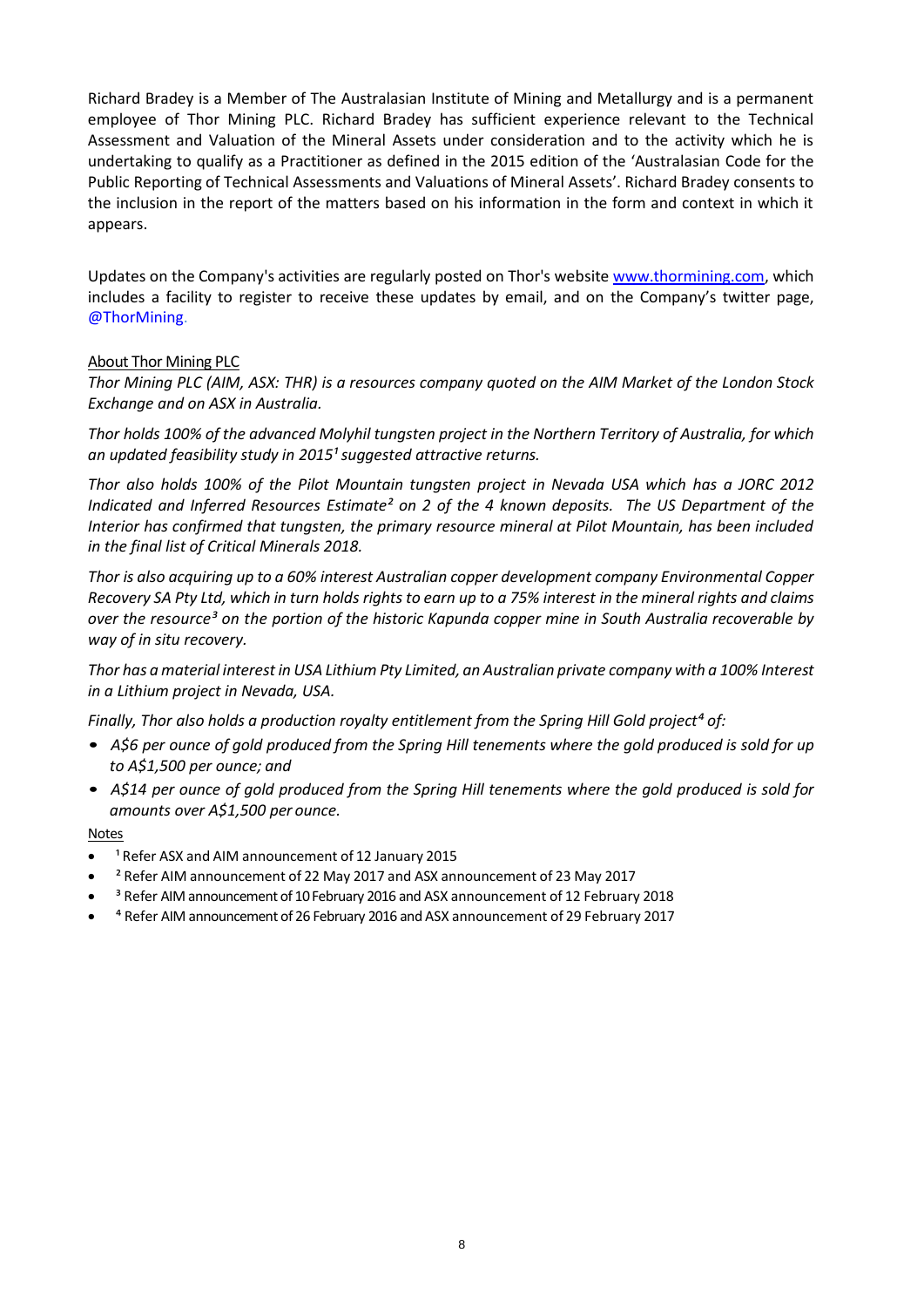## **Attachment A**: Molyhil Feasibility Study Input Parameters

- 1. Mineral Resource estimate of 4.7 million tonnes averaging 0.28% WO<sub>3</sub> & 0.13% Mo in Indicated and Inferred categories
- 2. Open Cut Ore Reserve for the Molyhil deposit of 3.5 million tonnes averaging 0.29% WO<sub>3</sub> & 0.12% Mo categorised as Probable
- 3. Revenue factors:
	- Revenue / mtu scheelite concentrate = US\$345/mtu after concentrate discount
	- Revenue / pound molybdenum concentrate = US\$11:00/lb
	- Exchange Rate A\$1.00 = US\$0.74 over life of mine

| US\$/mtu | 346 | - 371 - |  | 394 419 445 395 |  |
|----------|-----|---------|--|-----------------|--|

- 4. Metallurgical recovery (post ore sorting)
	- Tungsten = 85%
	- Molybdenum = 77.8%
- 5. Capital cost = A\$69 million
- 6. Operating Factors
	- Mining waste to ore ratio = 7.6 : 1
	- Mining costs = A\$20.87 / tonne ore crushed
	- Crushing & Sorting Costs = A\$3.46 / tonne ore crushed
	- Processing & admin costs = A\$56 / tonne ore milled
	- Ore Sort reject = 39% of ore crushed

The Molyhil Mineral Resource is summarised in Table 2 Below:

## **Table 2: Summary of Molyhil Mineral Resource Estimate:** (Reported on 30 January 2014)

| Classification | Resource      | WO <sub>3</sub> |               | Mo      | Fe            |         |
|----------------|---------------|-----------------|---------------|---------|---------------|---------|
|                | <b>Tonnes</b> | Grade %         | <b>Tonnes</b> | Grade % | <b>Tonnes</b> | Grade % |
| Indicated      | 3,820,000     | 0.29            | 10,900        | 0.13    | 4,970         | 18.8    |
| Inferred       | 890,000       | 0.25            | 2,200         | 0.14    | 1,250         | 15.2    |
| Total          | 4,710,000     | 0.28            | 13,100        | 0.13    | 6,220         | 18.1    |

Notes

- Thor Mining PLC holds 100% equity interest in this reserve.
- Mineral Resource reported at 0.1% combined Mo + WO<sub>3</sub> Cut-off and above 200mRL only.
- The Company is not aware of any information or data which would materially affect this previously announced resource estimate, and all assumptions and technical parameters relevant to the estimate remain unchanged.
- The Indicated Mineral Resources are **inclusive** of those Mineral Resources modified to produce the Ore Reserves.